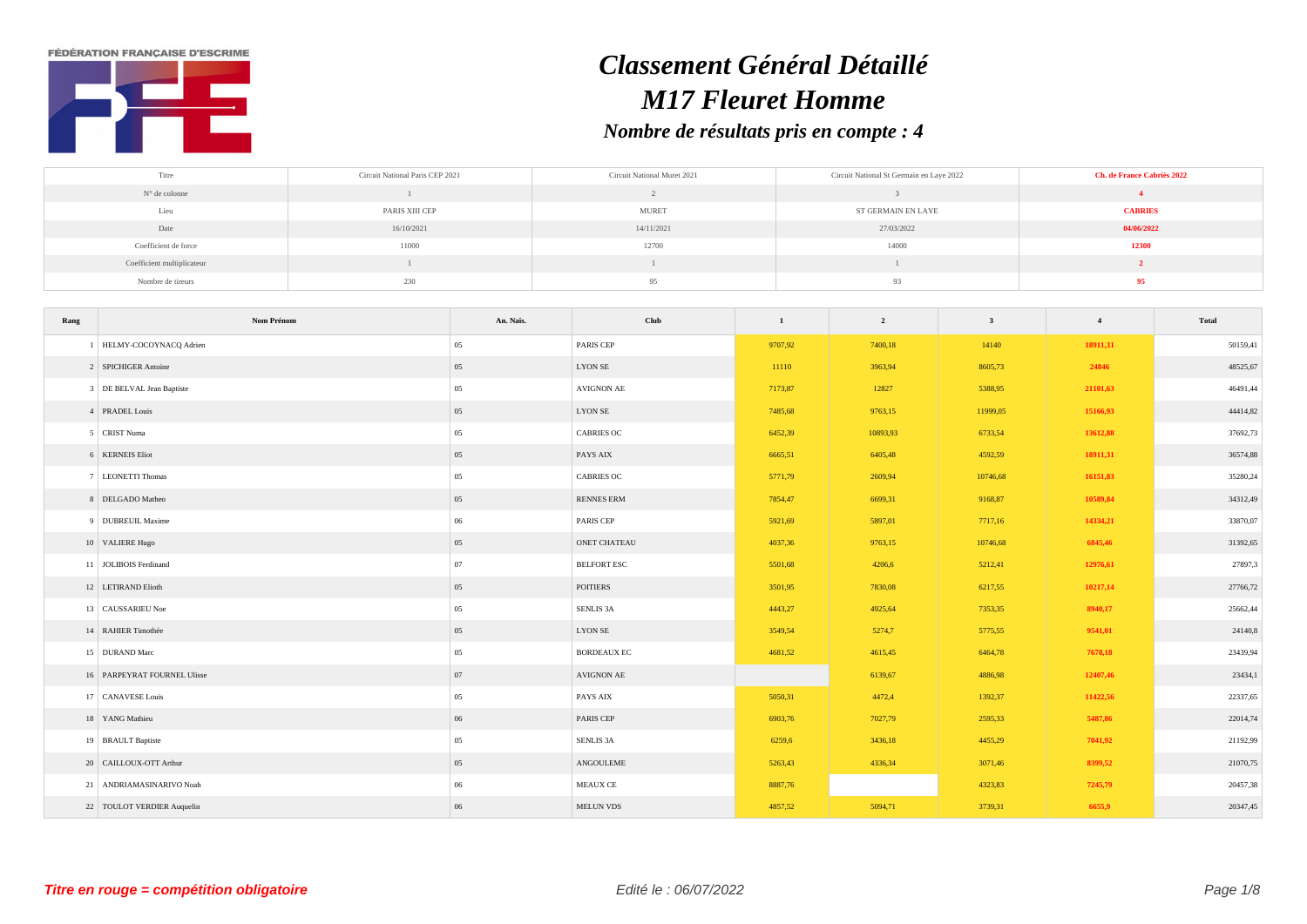| Rang | Nom Prénom                  | An. Nais. | Club                          | $1\,$   | $\overline{\mathbf{2}}$ | $\mathbf{3}$ | $\overline{\mathbf{4}}$ | <b>Total</b> |
|------|-----------------------------|-----------|-------------------------------|---------|-------------------------|--------------|-------------------------|--------------|
|      | 23 JEANNIN BANGOURA Zakaria | 06        | MONTBÉLIARD                   | 3918,34 | 8338,55                 | 3248,01      | 4785,32                 | 20290,21     |
|      | 24 CHALUT Etienne           | 07        | AVIGNON AE                    | 4099,6  | 1059,5                  | 3960,03      | 10990,17                | 20109,3      |
|      | 25 FELLAH Dani-Adam         | 05        | $\operatorname{STRASBOURG}$ E | 8887,76 | 4082,63                 | 7027,92      | $\bullet$               | 19998,31     |
|      | 26 MEDEIROS Gaspard         | 05        | PARIS CEFC                    | 3279,44 | 2992,57                 | 1652,08      | 11892,59                | 19816,69     |
|      | 27 VENDRYES Ronan           | 07        | BLR92                         | 2931,83 | 3740,71                 | 5988,65      | 6124,13                 | 18785,32     |
|      | 28 HOGUET Baptiste          | 05        | PARIS NORD                    | 2123,52 | 1362,46                 | 5045,41      | 9868,5                  | 18399,9      |
|      | 29 FOURDRINOY Lucien        | $06\,$    | <b>LILLE VAUBAN</b>           | 5154,07 | 2089,58                 | 2314,34      | 8663,08                 | 18221,07     |
|      | 30 MARTIN Camille           | 06        | <b>CHAMPIGNY MA</b>           | 3648,23 | 3850,09                 | 2824,23      | 7678,18                 | 18000,74     |
|      | 31 GERAULT Francois         | $06\,$    | ANGERS SCO                    | 3751,99 | 3534,04                 | 2382,23      | 8148,22                 | 17816,47     |
|      | 32 LATRUBESSE Benjamin      | 05        | <b>BAYEUX CS</b>              | 3117,53 | 5673,79                 | 3533,32      | 5195,79                 | 17520,43     |
|      | 33 BORDA Thomas             | 05        | <b>BASSE TERRE</b>            |         | 3635,46                 | 4076,6       | 9232,24                 | 16944,3      |
|      | 34 DA SILVA Antoine         | 06        | PARIS TA                      | 3648,23 | 4766,24                 | 8129,6       | $\bullet$               | 16544,07     |
|      | 35 CHAMPALLE Oscar          | 05        | <b>LYON MDF</b>               | 2761,74 | 2911,73                 | 5576,21      | 5055,47                 | 16305,16     |
|      | 36 ROUSSEL Leopold          | 05        | REIMS CE                      | 6083,6  | 1861,8                  | 2247,91      | 5796,63                 | 15989,94     |
|      | 37 SEMEDO SANCHES Dylan     | $06\,$    | MARSEILLE EC                  | 3409,99 | 2470,47                 | 4736,28      | 5339,86                 | 15956,59     |
|      | 38 AOUDIA Selyan            | 06        | <b>YERRES</b>                 | 3365,53 | 2539,33                 | 4197,74      | 5640,04                 | 15742,65     |
|      | 39 QUIRICONI Florian        | $05\,$    | HENIN BEAUM                   | 2896,65 | 1551,61                 | 2904,46      | 7908,09                 | 15260,8      |
|      | 40 LISBOA DE SOUSA Esteban  | 07        | $\operatorname{ANTONY}$       | 4767,61 | 978,66                  | 2522,65      | 6295,63                 | 14564,55     |
|      | 41 WATSON Guillaume         | 07        | MELUN VDS                     | 2967,63 | 3161,64                 | 3847,7       | 4282,45                 | 14259,42     |
|      | 42 DE ROUGEMONT Thomas      | 05        | PAYS AIX                      | 5379,05 | 5467,11                 | 3340,21      | $\bullet$               | 14186,38     |
|      | 43 BREARD Gabin             | 05        | $\mbox{NANTES}$ NEC           | 5632,23 | 900,09                  | 3435,26      | 4163,72                 | 14131,3      |
|      | 44 FILLON Benjamin          | 05        | <b>BORDEAUX EC</b>            | 4230,15 | 2210,86                 | 1107,06      | 6472,76                 | 14020,83     |
|      | 45 BLARD Quentin            | 05        | BLR92                         | 3699,45 | 2337,64                 | 1995,63      | 5957,9                  | 13990,62     |
|      | 46 CHOLVY Sacha             | 05        | VINCENNES CE                  | 3455,44 | 1807,64                 | 3634,6       | 4918,71                 | 13816,4      |
|      | 47 NAUDIN Antoine           | $06\,$    | <b>MENNECY</b>                | 2896,65 | 2833,17                 | 2986,83      | 4655,14                 | 13371,79     |
|      | 48 GLANOIS Fantin           | 05        | METZ SE                       | 4951,62 | 2682,38                 |              | 4528,03                 | 12162,04     |
|      | 49 DE MONDENARD Felix       | 05        | <b>BLR92</b>                  | 3041,19 | 1973,36                 | 2669,76      | 4403,84                 | 12088,16     |
|      | 50 MARIN Elie               | 07        | BLR92                         | 3365,53 | 1600,97                 | 2824,23      | 4047,54                 | 11838,26     |
|      | 51 BOURCIER Côme            | 06        | <b>BORDEAUX EC</b>            | 3079    | 861,63                  | 3158,47      | 3713,29                 | 10812,39     |
|      | 52 GAVEN MARY Thibaut       | 07        | CANNES CE                     | 3156,81 | 939,1                   | 1342,95      | 3933,81                 | 9372,67      |
|      | 53 BLIVET Marius            | 05        | PARIS NORD                    | 2828,07 | 1018,79                 | 2119,2       | 2819,18                 | 8785,23      |
|      | 54 EBY Tom                  | 07        | ${\tt STRASBOURG}$ ${\tt E}$  | 2076,48 | 3250,18                 | 1152,82      | 1743,49                 | 8222,97      |
|      | 55 RAULET Louis             | 05        | <b>REIMS CE</b>               | 2431,37 | 2273,53                 | 1706,75      | 1595,48                 | 8007,14      |
|      | 56 WANNER Jules             | 05        | PAYS AIX                      | 2323,47 | 2756,75                 | 1762,41      | 1040,94                 | 7883,58      |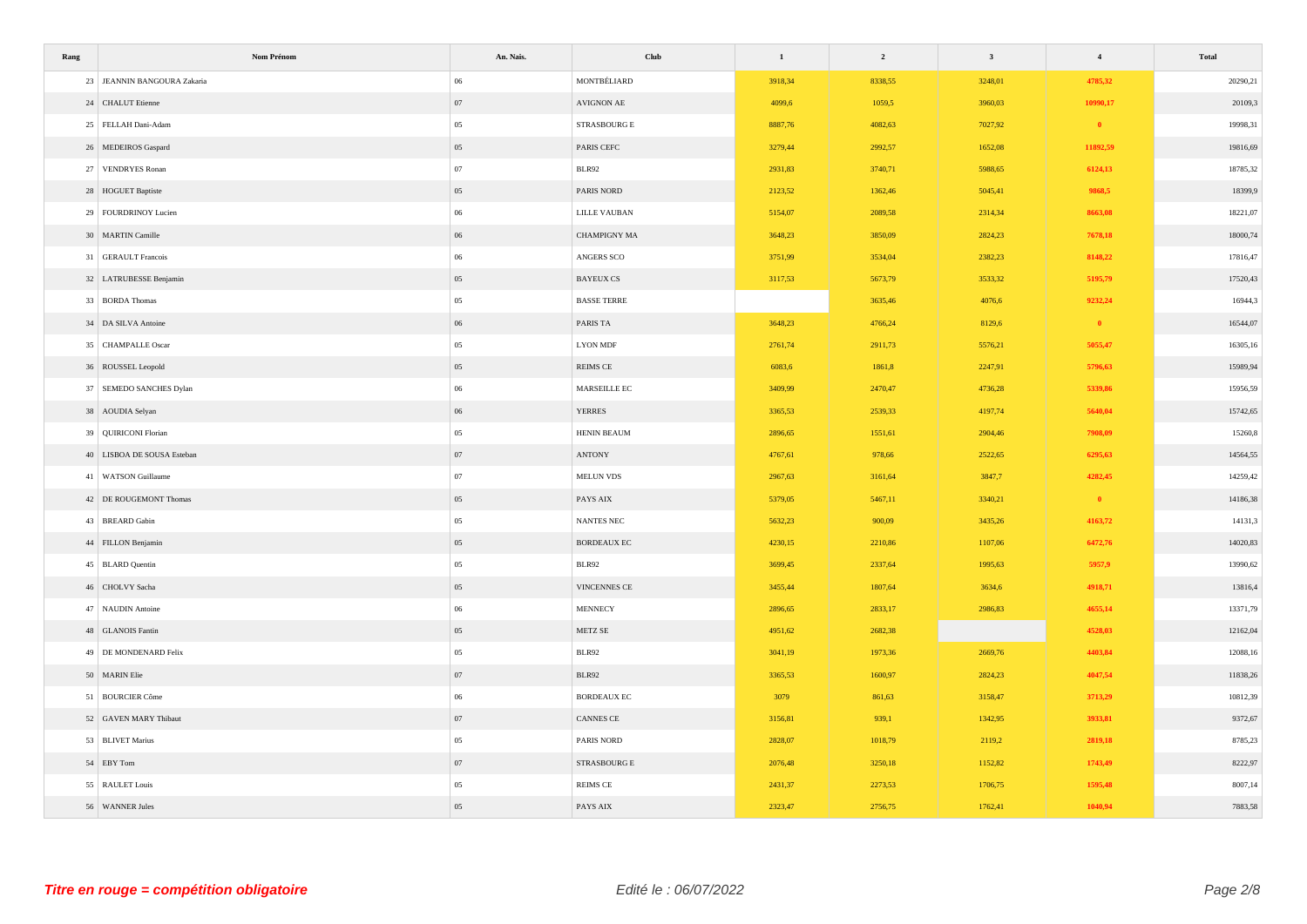| Rang | Nom Prénom               | An. Nais. | <b>Club</b>                          | $\mathbf{1}$ | $\overline{\mathbf{c}}$ | $\mathbf{3}$ | $\overline{4}$ | Total   |
|------|--------------------------|-----------|--------------------------------------|--------------|-------------------------|--------------|----------------|---------|
|      | 57 COSTE Fabien          | 07        | <b>LYON SE</b>                       | 1815,12      | 823,68                  | 1442,6       | 3713,29        | 7794,69 |
|      | 58 LANQUETIN Octave      | 06        | ANTONY                               | 3196,87      | 3341,63                 |              | 1242,28        | 7780,78 |
|      | 59 BAZET-GERMIER Samuel  | $06\,$    | LA ROCHELLE                          | 1815,12      |                         | 2056,8       | 3822,42        | 7694,34 |
|      | 60 ROBERT Ugo            | 05        | PRIVAS MG                            | 1919,95      | 1754,52                 | 2182,88      | 1595,48        | 7452,83 |
|      | 61 BOYER Etienne         | 05        | VILLEJUIF US                         | 4369,71      | 1973,36                 | 207,15       | 846,84         | 7397,06 |
|      | 62 GALIM Kilian          | $05\,$    | FORT DE F $\mathop{\rm DU}\nolimits$ | 1057,2       | 2403,27                 | 1876,82      | 1819,04        | 7156,32 |
|      | 63 REYNAUD Jean-François | $06\,$    | GOSIER ST $\operatorname{GE}$        |              | 2030,87                 | 1935,65      | 3101,09        | 7067,61 |
|      | 64 AGUILERA Paul         | 07        | MARSEILLE EC                         | 2487,57      | 3075,83                 | 804,42       | 598,43         | 6966,24 |
|      | 65 SALOME Noa            | $05\,$    | ${\hbox{ST}}$ NOM LA BR              | 4681,52      | 1272,49                 | 763,51       | $\bullet$      | 6717,52 |
|      | 66 FOURNIER Malo         | $06\,$    | ${\rm LYON}$ SE                      | 3861,35      | 1455,43                 | 275,79       | 975,46         | 6568,04 |
|      | 67 SARTELET Rémi         | $05\,$    | LES PIEUX                            | 2459,28      | 470,19                  | 1246,42      | 2213,52        | 6389,42 |
|      | 68 BOUILLON Erwann       | 07        | MELUN VDS                            | 1877,36      | 786,25                  | 1545,57      | 2132,29        | 6341,46 |
|      | 69 LE BORGNE Gabriel     | $06\,$    | PARIS CEP                            | 1602         | 1702,39                 | 723,13       | 2296           | 6323,52 |
|      | 70 CHAUVET Keani         | 06        | MARSEILLE EC                         | 2376,7       | 712,85                  | 310,69       | 2728,39        | 6128,64 |
|      | 71 MESTRE Kirill         | $05\,$    | BLR92                                | 2516,26      |                         |              | 3297,55        | 5813,8  |
|      | 72 ANTZ Lucien Elian     | $05\,$    | STRASBOURG E                         | 3976,97      | 1551,61                 |              | $\bullet$      | 5528,58 |
|      | 73 MISIAK Armand         | $06\,$    | $\operatorname{\mathsf{MELUN}}$ VDS  | 2171,69      | 1228,57                 |              | 2052,26        | 5452,52 |
|      | 74 ETCHELECU Mattin      | 06        | LA BREDE                             | 2604,86      | 676,87                  | 643,93       | 1451,42        | 5377,08 |
|      | 75 ABDELAZIZ Bader       | $06\,$    | MULHOUSE FC                          | 1676,92      |                         |              | 3501,42        | 5178,34 |
|      | 76 PETIT Mathis          | $05\,$    | FORT DE F ${\rm DU}$                 | 2147,46      | 1651,22                 | 887,91       | 478,38         | 5164,97 |
|      | 77 YAHIAOUI Keylian      | $06\,$    | CADETS ESSON                         | 2666,16      | 2210,86                 | 241,28       | $\bullet$      | 5118,3  |
|      | 78 ANANE Zakariya        | 07        | PARIS CEP                            | 2007,91      | 1100,82                 |              | 1895,67        | 5004,39 |
|      | 79 TRIOUX Noa            | $06\,$    | CAMBRAI CE                           | 1442,92      |                         | 417,83       | 3005,48        | 4866,22 |
|      | 80 GARNIER Thibault      | 06        | BELFORT ESC                          | 757,46       | 749,31                  | 1598,37      | 1743,49        | 4848,63 |
|      | 81 HEYRIES Aurelien      | 06        | <b>BEZIERS CE</b>                    | 1279,7       | 537,4                   | 2451,64      | 419,34         | 4688,08 |
|      | 82 SIMON Timothée        | $06\,$    | YERRES                               | 1343,42      |                         |              | 3198,42        | 4541,84 |
|      | 83 RAMANANARIVO Tiary    | $06\,$    | <b>ANTONY</b>                        | 2794,64      | 1185,33                 | 491,37       | $\bullet$      | 4471,34 |
|      | 84 VIELLE Thibault       | $05\,$    | BELFORT ESC                          | 844,08       | 127                     | 1061,97      | 2379,75        | 4412,79 |
|      | 85 BOYER Cyrille         | $06\,$    | VAL D ORGE                           | 1941,58      |                         |              | 2464,83        | 4406,41 |
|      | 86 MABIT Adam            | $05\,$    | NANTES NEC                           | 2076,48      | 340,46                  |              | 1973,4         | 4390,34 |
|      | 87 GIORDANO Thomas       | $05\,$    | AVIGNON AE                           | 4298,72      |                         |              | $\bullet$      | 4298,72 |
|      | 88 CHASSIN Florian       | $06\,$    | $\operatorname{ANGOULEME}$           | 2574,89      | 1142,75                 |              | 360,94         | 4078,59 |
|      | 89 RANJBARAN Daniel      | $07\,$    | ANTONY                               | 1477,2       |                         |              | 2551,26        | 4028,46 |
|      | 90 BOULALA Dominique     | $05\,$    | SENLIS 3A                            | 1620,47      | 1408,56                 |              | 910,77         | 3939,8  |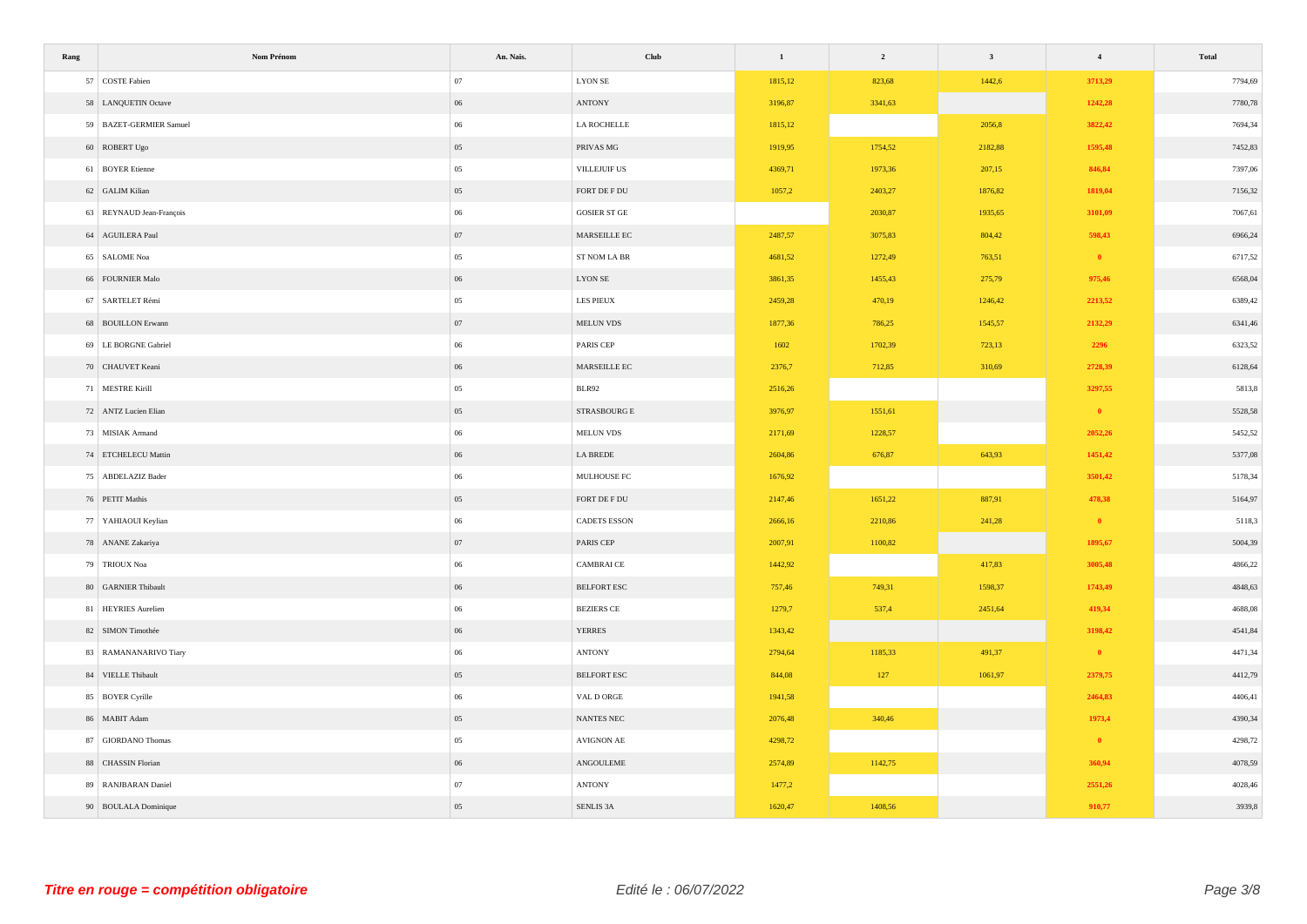| Rang | Nom Prénom                     | An. Nais.    | Club                | $\mathbf{1}$ | $\overline{2}$ | $\mathbf{3}$ | $\overline{4}$ | Total   |
|------|--------------------------------|--------------|---------------------|--------------|----------------|--------------|----------------|---------|
|      | 91 BRIGNEAUD Andeol            | 06           | <b>LYON MDF</b>     |              |                | 930,51       | 2911,53        | 3842,04 |
|      | 92 POULBERE Guilhem            | $06\,$       | MURET CE            | 413,04       |                |              | 3398,52        | 3811,56 |
|      | 93 MEYER Paul                  | 05           | RUEIL MALMAI        | 1639,11      | 1317,11        |              | 846,84         | 3803,06 |
|      | 94 DUTRIPON Gabin              | 07           | <b>BOURG VALEN</b>  | 1158         |                |              | 2639,1         | 3797,09 |
|      | 95 COEUR UNI Armand            | 07           | <b>BAYEUX CS</b>    | 2196,21      | 641,34         | 683,28       | $\bullet$      | 3520,83 |
|      | 96 DEGARDIN Theophile          | $06\,$       | REIMS CE            | 2729,38      | 606,26         |              | $\mathbf{0}$   | 3335,64 |
|      | 97 WANG Bozhi                  | $06\,$       | PARIS TA            | 3237,73      |                |              | $\theta$       | 3237,73 |
|      | 98 XXXXX XXXXX                 | <b>XXXXX</b> | <b>BEZIERS CE</b>   | 1359,66      |                | 1819,08      | $\mathbf{0}$   | 3178,75 |
|      | 99 KYRIACO Alexandre           | $07\,$       | PARIS CEP           | 3004,07      |                |              | $\bullet$      | 3004,07 |
|      | 100 COEURDASSIER Emilien       | $06\,$       | HENIN BEAUM         | 2271,6       |                |              | 659,47         | 2931,07 |
|      | 101 SALLE Jules                | 05           | ANGERS SCO          | 2297,37      | 277,78         |              | 303,16         | 2878,32 |
|      | 102 GROS Alexandre             | $06\,$       | SURESNES CE         | 1696,09      |                |              | 1174,33        | 2870,43 |
|      | 103 BOURHIS Pablo              | $06\,$       | CADETS ESSON        | 2246,15      |                |              | 538,07         | 2784,23 |
|      | 104 CHALVIGNAC Aurelien        | $05\,$       | CHAMPIGNY MA        | 2697,52      |                |              | $\bullet$      | 2697,52 |
|      | 105 MICHEL STRUB Helie         | $06\,$       | MELUN VDS           | 1248,58      |                |              | 1311,1         | 2559,68 |
|      | 106 OGUSE Luca                 | $05\,$       | BORDEAUX EC         | 2030,51      | 503,59         |              | $\theta$       | 2534,1  |
|      | 107 AUDEL DELBE Kelyan         | 07           | MELUN VDS           | 2246,15      | 246,97         |              | $\theta$       | 2493,12 |
|      | 108 BARTHELEMY Raphaël         | $06\,$       | METZ SE             | 1715,45      | 571,62         | 173,39       | $\mathbf{0}$   | 2460,46 |
|      | 109 PENNARUN Romain            | $07\,$       | RENNES ERM          | 882,36       | 216,49         | 1061,97      | 246            | 2406,82 |
|      | 110 ALADNANI Ali               | $05\,$       | TRAPPES EC          | 2403,85      |                |              | $\bullet$      | 2403,85 |
|      | 111 GIRAUD WERNER Nicolas      | $05\,$       | MARSEILLE EC        | 1295,44      |                |              | 1107,23        | 2402,67 |
|      | 112 REY Yal                    | 07           | PARIS TA            | 2349,91      |                |              | $\mathbf{0}$   | 2349,91 |
|      | 113 MATSOUNGA LOUFOUMA Valdrik | $06\,$       | <b>ST DIZIER</b>    | 2099,87      |                |              | $\theta$       | 2099,87 |
|      | 114 MOENS Corentin             | 07           | ANTONY              | 1963,45      |                |              | $\theta$       | 1963,45 |
|      | 115 DEFOSSE PARRAUD Teo        | $06\,$       | HENIN BEAUM         | 1898,54      |                |              | $\bf{0}$       | 1898,54 |
|      | 116 CHENOT Simon               | $06\,$       | ST LO               | 1512,08      | 372,33         |              | -0             | 1884,41 |
|      | 117 PINSARD (PINSARD) Félix    | 05           | <b>NANTES NEC</b>   | 1311,31      |                | 566,71       | $\mathbf{0}$   | 1878,02 |
|      | 118 COTTIN Victor              | $05\,$       | PERIGNY             | 1856,4       |                |              | $\theta$       | 1856,4  |
|      | 119 DESMOULIERES Hugo          | $05\,$       | <b>EC INDRE</b>     | 594,62       |                | 1199,27      |                | 1793,89 |
|      | 120 VANIS Lilian               | $06\,$       | $\rm MONACO$        | 1774,66      |                |              |                | 1774,66 |
|      | 121 ANATRELLA Malo             | 07           | TEAM FLEURET        | 1754,73      |                |              |                | 1754,73 |
|      | 122 SAINT AIME Clément         | $07\,$       | ETAMPES MDF         | 1735         |                |              |                | 1735    |
|      | 123 PETIT Lucas                | $05\,$       | MARSEILLE EC        | 1657,93      |                |              |                | 1657,93 |
|      | 124 BROUARD Noah               | $07\,$       | <b>CHAMPIGNY MA</b> | 1583,69      |                |              |                | 1583,69 |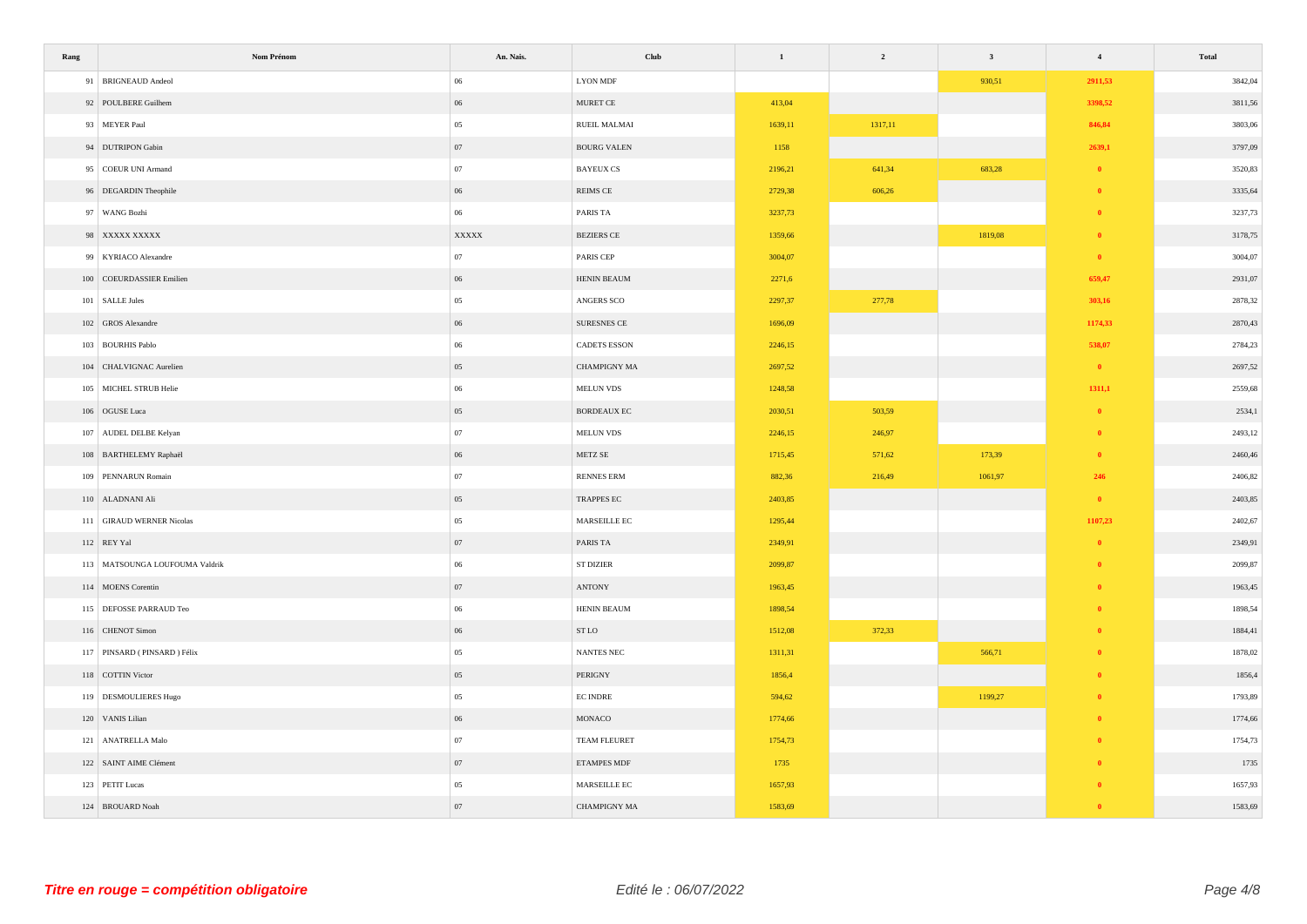| Rang | Nom Prénom                    | An. Nais.        | Club                                | $\mathbf{1}$ | $\overline{\mathbf{2}}$ | $\overline{\mathbf{3}}$ | $\overline{4}$ | Total   |
|------|-------------------------------|------------------|-------------------------------------|--------------|-------------------------|-------------------------|----------------|---------|
|      | 125 ANDRIEU Maxence           | $06\,$           | VINCENNES CE                        | 1547,57      |                         |                         | $\bullet$      | 1547,57 |
|      | 126 BARBAUD Eliot             | $07\,$           | $\operatorname{MARSEILLE}$ EC       | 1529,75      |                         |                         | $\mathbf{0}$   | 1529,75 |
|      | 127 MERCELLUS Joachim Lucien  | $07\,$           | <b>RENNES ERM</b>                   |              | 216,49                  | 1294,31                 | $\bullet$      | 1510,8  |
|      | 128 SALES Gaspard             | 07               | $\rm LYON\;SE$                      | 1494,57      |                         |                         | $\bullet$      | 1494,57 |
|      | 129 MIRANDE Enzo              | $08\,$           | FORT DE F DU                        |              |                         | 1493,65                 | $\mathbf{0}$   | 1493,65 |
|      | 130 NEGROPONTES-CONCHE Ulysse | $05\,$           | PARIS TA                            | 1477,2       |                         |                         | $\bullet$      | 1477,2  |
|      | 131 SIMON Nicolas             | $05\,$           | PARIS ASR                           | 1425,99      |                         |                         | $\bullet$      | 1425,99 |
|      | 132 THOMASSIN Noah            | 06               | CANNES CE                           | 1409,2       |                         |                         | $\bullet$      | 1409,2  |
|      | 133 DE LAGARDE Enguerrand     | 07               | ST DOULCHARD                        | 246,42       | 437,19                  |                         | 721,21         | 1404,81 |
|      | 134 SCHAAL Clément            | $06\,$           | ${\tt METZ}\, {\tt SE}$             | 1392,56      |                         |                         | $\bullet$      | 1392,56 |
|      | 135 SEBILLE Basille           | $07\,$           | AVIGNON AE                          |              |                         |                         | 1380,8         | 1380,8  |
|      | 136 ADJABI Yanis              | $05\,$           | $\rm NICE$ $\rm CJE$                | 1376,04      |                         |                         | $\bullet$      | 1376,04 |
|      | 137 DURAND Nolhan             | $05\,$           | MONTBÉLIARD                         | 1327,3       |                         |                         | $\bullet$      | 1327,3  |
|      | 138 PAULY Rémi                | 06               | $\,$ MURET CE                       | 1264,08      |                         |                         | $\mathbf{0}$   | 1264,08 |
|      | 139 ROSE Antoine              | $05\,$           | HENIN BEAUM                         | 947,83       | 308,94                  |                         | $\theta$       | 1256,78 |
|      | 140 HAENTJENS Argan           | 07               | BLR92                               | 1233,2       |                         |                         |                | 1233,2  |
|      | 141 ISNARD Matteo             | $06\,$           | CABRIES OC                          | 1217,93      |                         |                         | - 0            | 1217,93 |
|      | 142 WAGNER Lucas              | $06\,$           | <b>CORREZE HAUT</b>                 | 1202,78      |                         |                         |                | 1202,78 |
|      | 143 CYNAMON Baptiste          | 05               | NOGENT LE PX                        | 1187,74      |                         |                         | $\bullet$      | 1187,74 |
|      | 144 FARTURA Mateo             | $05\,$           | BLR92                               | 1172,81      |                         |                         | $\theta$       | 1172,81 |
|      | 145 TRISTRAM Rafaël           | $05\,$           | <b>BOURG VALEN</b>                  | 1143,28      |                         |                         | $\bullet$      | 1143,28 |
|      | 146 SLUSAREK Axel             | $06\,$           | <b>YERRES</b>                       | 1128,68      |                         |                         |                | 1128,68 |
|      | 147 LAHITTE Lucas             | $06\,$           | TRAPPES EC                          | 1114,18      |                         |                         | $\theta$       | 1114,18 |
|      | 148 SERIS Gabriel             | $05\,$           | ROUEN CE                            | 1099,78      |                         |                         |                | 1099,78 |
|      | 148 DENIS Mathis              | 05               | LILLE VAUBAN                        | 1099,78      |                         |                         | $\mathbf{0}$   | 1099,78 |
|      | 150 FERRE Quentin             | $06\,$           | VERSAILLES                          | 1071,29      |                         |                         | $\mathbf{0}$   | 1071,29 |
|      | 151 CARCASSIER Theo           | $07\,$           | ST DOULCHARD                        | 218,39       |                         | 845,88                  | $\theta$       | 1064,27 |
|      | 152 CROCHET Thomas            | $06\,$           | SEVRES JE                           | 1043,2       |                         |                         | $\theta$       | 1043,2  |
|      | 153 XXXXX XXXXX               | $\mathbf{XXXXX}$ | TORCY CE                            | 1029,3       |                         |                         | $\mathbf{0}$   | 1029,3  |
|      | 154 DESSALLES-MOUREY Sacha    | $06\,$           | <b>LYON MDF</b>                     | 1015,49      |                         |                         |                | 1015,49 |
|      | 155 GARCIA PALOMO Clement     | 05               | FREJUS AMSL                         | 1001,77      |                         |                         |                | 1001,77 |
|      | 156 BLANC Thibault            | ${\bf 08}$       | $\operatorname{\mathsf{MELUN}}$ VDS | 988,15       |                         |                         |                | 988,15  |
|      | 157 PRETET William            | $06\,$           | MENNECY                             | 974,62       |                         |                         |                | 974,62  |
|      | 158 DULLE Raphaël             | $06\,$           | <b>TAMPON</b>                       |              |                         | 973,71                  |                | 973,71  |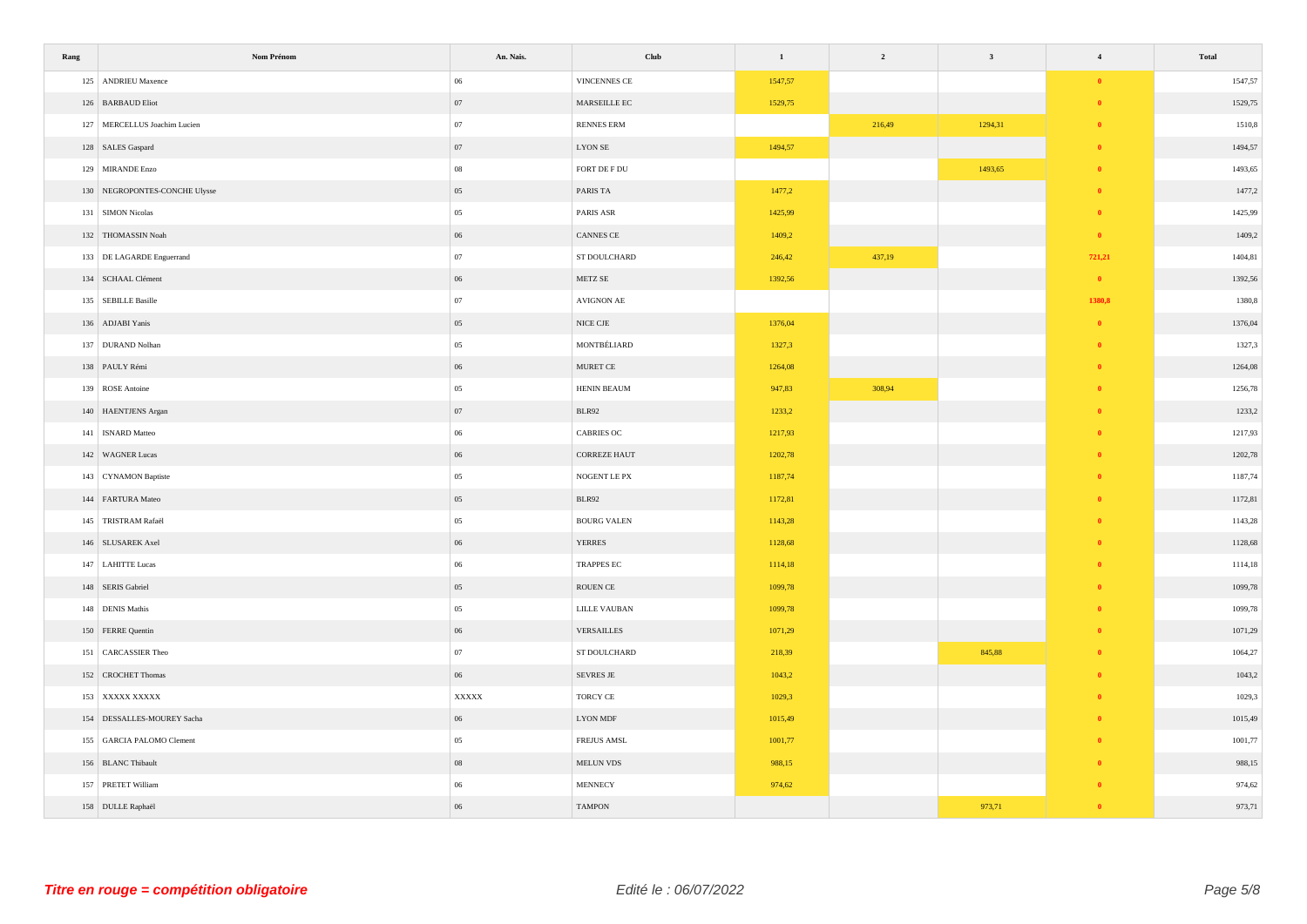| Rang | Nom Prénom                    | An. Nais.  | <b>Club</b>                | $\mathbf{1}$ | $\overline{2}$ | $\overline{\mathbf{3}}$ | $\overline{4}$ | Total  |
|------|-------------------------------|------------|----------------------------|--------------|----------------|-------------------------|----------------|--------|
|      | 159 DEBEAUMOREL Baptiste      | 07         | <b>BOURG VALEN</b>         | 961,18       |                |                         | $\theta$       | 961,18 |
|      | 160 LE GENTIL Clement         | $05\,$     | LILLE VAUBAN               | 947,83       |                |                         | $\bf{0}$       | 947,83 |
|      | 161 MOUDIO PRISO Mathis       | $07\,$     | <b>ETAMPES MDF</b>         | 921,39       |                |                         | $\theta$       | 921,39 |
|      | 162 PLATOV Andreï             | ${\bf 08}$ | PARIS NORD                 | 908,3        |                |                         | $\mathbf{0}$   | 908,3  |
|      | 163 BOYET Bastien             | $07\,$     | <b>MENNECY</b>             | 895,29       |                |                         | $\bullet$      | 895,29 |
|      | 164 CREPIN Sasha              | $07\,$     | PRIVAS MG                  | 869,52       |                |                         |                | 869,52 |
|      | 165 NGUYEN-MARTINET Liam      | $07\,$     | BLR92                      | 856,76       |                |                         | $\theta$       | 856,76 |
|      | 166 FERTE Emilien             | 07         | <b>LYON SE</b>             | 831,47       |                |                         |                | 831,47 |
|      | 167 BOULDOIRES Emmanuel       | $0\,$      | PERIGNY                    | 818,95       |                |                         | - 0            | 818,95 |
|      | 168 PEQUIN--FAILLE Julien     | 07         | <b>POITIERS</b>            | 806,5        |                |                         |                | 806,5  |
|      | 169 BRASSEUR Kerian           | $07\,$     | MELUN VDS                  | 794,13       |                |                         | $\theta$       | 794,13 |
|      | 170 BONNET EYMARD Colin       | $06\,$     | $\operatorname{MELUN}$ VDS | 781,83       |                |                         | $\theta$       | 781,83 |
|      | 170 LASSALLE Léo              | $07\,$     | VAL D ORGE                 | 781,83       |                |                         | $\theta$       | 781,83 |
|      | 172 DE FARIA Tiago            | 07         | <b>MOIRANS CES</b>         | 745,38       |                |                         | $\theta$       | 745,38 |
|      | 173 DIOT Alexandre            | $0\,$      | $\mathsf{REIMS}$ CE        | 733,38       |                |                         | $\theta$       | 733,38 |
|      | 173 SORRIAUX Loukas           | 06         | CAMBRAI CE                 | 733,38       |                |                         |                | 733,38 |
|      | 175 JANAND Remi               | $06\,$     | SURESNES CE                | 709,58       |                |                         | - 0            | 709,58 |
|      | 176 CHARDIN Alexis            | $06\,$     | SURESNES CE                | 697,79       |                |                         | - 0            | 697,79 |
|      | 177 BARDET Thomas             | $06\,$     | LA BREDE                   | 686,06       |                |                         | $\bullet$      | 686,06 |
|      | 177 DE BELLECOUR Axel         | $06\,$     | ANGOULEME                  | 686,06       |                |                         | $\theta$       | 686,06 |
|      | 177 DUMAS Maxime              | $08\,$     | PARIS CEP                  | 686,06       |                |                         | $\mathbf{0}$   | 686,06 |
|      | 180 DURRENBACH Nathan         | $06\,$     | <b>BELFORT ESC</b>         | 528,65       |                | 140                     | $\theta$       | 668,65 |
|      | 181 HUBERT Theophane          | ${\bf 08}$ | MELUN VDS                  | 651,28       |                |                         | $\mathbf{0}$   | 651,28 |
|      | 182 CHOISNET Quentin          | $05\,$     | ${\tt VERSAILLES}$         | 639,82       |                |                         |                | 639,82 |
|      | 183 ANDRIEU Gabriel           | $05\,$     | <b>LILLE VAUBAN</b>        | 628,43       |                |                         | $\theta$       | 628,43 |
|      | 184 TRETON Benjamin           | $05\,$     | CHOLET EPEE                | 402,85       | 216,49         |                         | - 0            | 619,33 |
|      | 185 DUBOSQ Gregoire           | $06\,$     | <b>BAYEUX CS</b>           | 617,1        |                |                         | $\mathbf{0}$   | 617,1  |
|      | 186 MICHEL Arthur             | $08\,$     | PARIS CEP                  | 605,83       |                |                         | $\mathbf{0}$   | 605,83 |
|      | 187 COSTET Thibault           | $05\,$     | <b>TAMPON</b>              |              |                | 605,08                  | $\theta$       | 605,08 |
|      | 188 DUAN Miki Youming         | $07\,$     | $\,$ MURET CE              | 594,62       |                |                         | $\theta$       | 594,62 |
|      | 189 FUMAGALLI VOUTHIER Victor | $05\,$     | CHAMBERY CE                | 572,39       |                |                         | $\theta$       | 572,39 |
|      | 189 BROUCA Marius             | 06         | PARIS TA                   | 572,39       |                |                         |                | 572,39 |
|      | 191 GRANDON Léopold           | $06\,$     | CANNES CE                  | 539,5        |                |                         |                | 539,5  |
|      | 192 BOUTHILLIER-MOUZIN Côme   | ${\bf 08}$ | NANTES NEC                 |              |                | 528,81                  |                | 528,81 |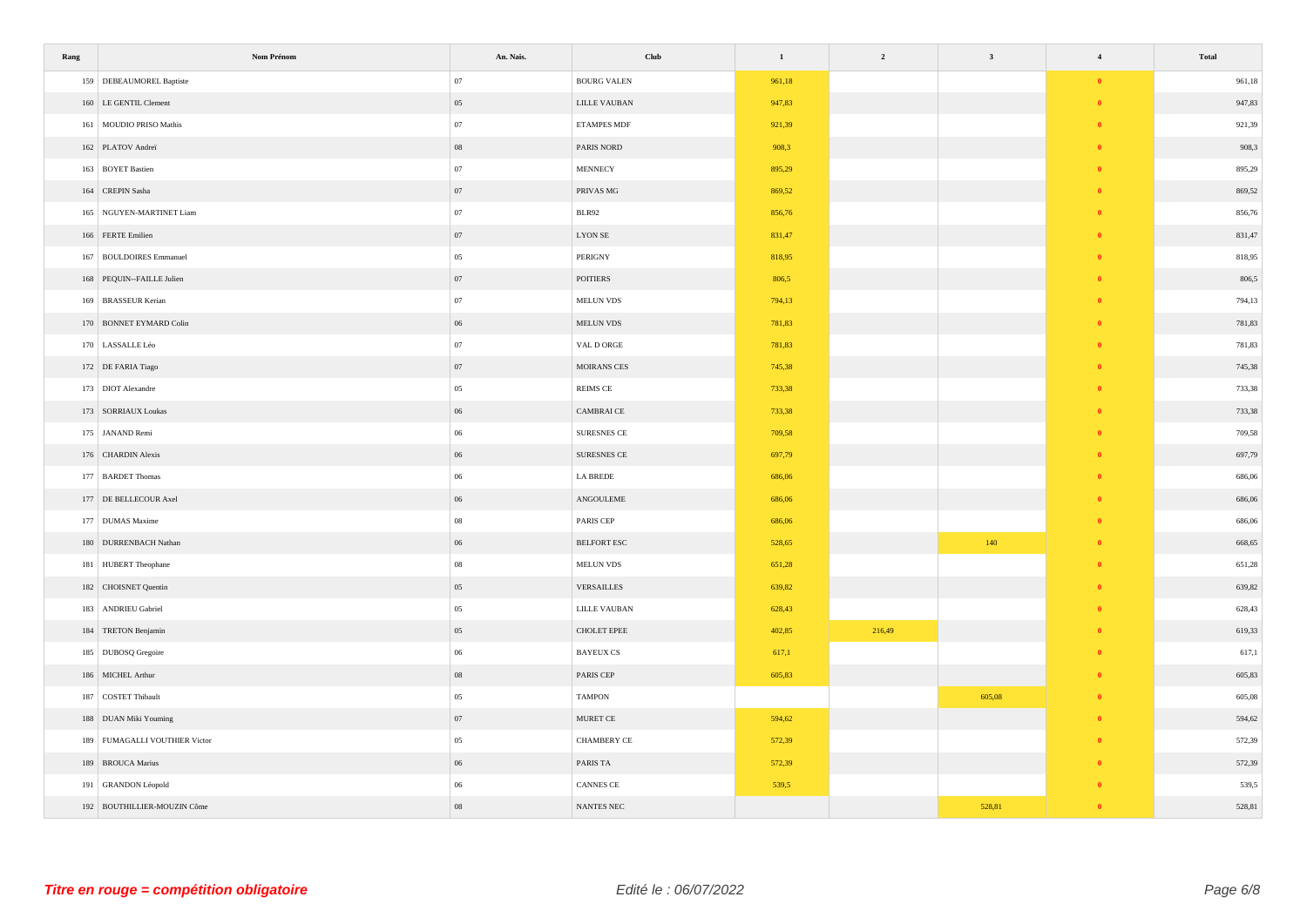| Rang | Nom Prénom                    | An. Nais.  | Club                        | $\mathbf{1}$ | $\overline{\mathbf{c}}$ | $\overline{\mathbf{3}}$ | $\overline{4}$ | Total  |
|------|-------------------------------|------------|-----------------------------|--------------|-------------------------|-------------------------|----------------|--------|
|      | 193 PRADEILLES Martin         | 07         | MURET CE                    | 517,87       |                         |                         | $\bullet$      | 517,87 |
|      | 194 TALBOT Evan               | 05         | <b>CORREZE HAUT</b>         | 507,14       |                         |                         | $\mathbf{0}$   | 507,14 |
|      | 195 AUBIGNAT Baptiste         | $05\,$     | ${\tt STLO}$                | 496,46       |                         |                         | $\mathbf{0}$   | 496,46 |
|      | 195 TOURNEAU Matthis          | 05         | ${\tt TOULOUSE}$ ${\tt UC}$ | 496,46       |                         |                         | $\mathbf{0}$   | 496,46 |
|      | 197 LAMBEAU Sael              | ${\bf 08}$ | POINTE PITRE                |              |                         | 491,37                  | $\bullet$      | 491,37 |
|      | 198 LAURENT Mathis            | 05         | <b>BOURGES EMB</b>          | 475,28       |                         |                         | $\mathbf{0}$   | 475,28 |
|      | 199 COMBAUD-BELAIR Noah       | ${\bf 08}$ | ${\mbox{POTT IERS}}$        | 464,77       |                         |                         | $\theta$       | 464,77 |
|      | 200 BARTHELEMY Arlo           | $08\,$     | PAYS AIX                    | 454,32       |                         |                         |                | 454,32 |
|      | 201 OUALA Ilham               | $06\,$     | ANGOULEME                   | 443,92       |                         |                         | $\bullet$      | 443,92 |
|      | 202 LANDRIEUX Nathan          | $08\,$     | PAYS VENCOIS                | 423,28       |                         |                         |                | 423,28 |
|      | 203 DI MICHELE Romain         | 05         | BOURGES ESC                 |              | 404,57                  |                         | $\theta$       | 404,57 |
|      | 204 NRECAJ Maximilien         | $07\,$     | METZ SE                     | 392,71       |                         |                         | $\mathbf{0}$   | 392,71 |
|      | 204 QUINTON Eliott            | $08\,$     | <b>POITIERS</b>             | 392,71       |                         |                         | $\mathbf{0}$   | 392,71 |
|      | 206 CHARI Maxense             | $06\,$     | <b>TAMPON</b>               |              |                         | 381,7                   | $\theta$       | 381,7  |
|      | 207 HAUSERMANN-PERNET Tristan | 05         | <b>LYON MDF</b>             | 372,58       |                         |                         | $\theta$       | 372,58 |
|      | 208 GARNIER EDEL Nathan       | $06\,$     | <b>BOURG VALEN</b>          | 362,59       |                         |                         | $\theta$       | 362,59 |
|      | 209 PEN SAING Thomas          | $08\,$     | PARIS CEP                   | 352,65       |                         |                         | - 0            | 352,65 |
|      | 210 FRIBOULET Raphael         | 06         | <b>TAMPON</b>               |              |                         | 345,99                  | - 0            | 345,99 |
|      | 211 SANTA Florian             | $06\,$     | ${\rm LYON}$ MDF            | 342,76       |                         |                         | $\bullet$      | 342,76 |
|      | 212 LENOBLE Benoit            | 07         | $\operatorname{MELUN}$ VDS  | 332,92       |                         |                         | $\theta$       | 332,92 |
|      | 212 JOLY Mattis               | $07\,$     | <b>CAMBRAICE</b>            | 332,92       |                         |                         | $\mathbf{0}$   | 332,92 |
|      | 214 PERN Alexandre            | $06\,$     | $\,$ MURET CE               | 313,37       |                         |                         |                | 313,37 |
|      | 214 DERVILLE Malo             | 06         | VERSAILLES                  | 313,37       |                         |                         | $\theta$       | 313,37 |
|      | 216 BOISSEAUX Timothee        | $05\,$     | PARIS ASR                   | 294,02       |                         |                         |                | 294,02 |
|      | 216 VINCENT Marek             | $05\,$     | PRIVAS MG                   | 294,02       |                         |                         | $\mathbf{0}$   | 294,02 |
|      | 216 BROUSSE Lucca             | 06         | TEAM FLEURET                | 294,02       |                         |                         | $\theta$       | 294,02 |
|      | 219 BONGRAND Calliste         | 06         | PARIS CEP                   | 265,32       |                         |                         | $\mathbf{0}$   | 265,32 |
|      | 220 GOURDAIN Paul             | 07         | VERSAILLES                  | 255,85       |                         |                         | $\theta$       | 255,85 |
|      | 221 BRANTHOMME Honoré         | $07\,$     | <b>FREJUS AMSL</b>          | 237,03       |                         |                         | $\theta$       | 237,03 |
|      | 222 LOISON-YA Eytan           | $06\,$     | LE PECQ US                  | 227,69       |                         |                         |                | 227,69 |
|      | 223 LAPARADE Louis            | 06         | PARIS ASR                   | 209,13       |                         |                         |                | 209,13 |
|      | 223 POUGET Angel              | $06\,$     | ST DOULCHARD                | 209,13       |                         |                         |                | 209,13 |
|      | 225 GEITNER Marc Emilien      | 07         | MANDELIEU                   | 190,74       |                         |                         |                | 190,74 |
|      | 226 FALL Yely                 | $06\,$     | PARIS TA                    | 181,61       |                         |                         |                | 181,61 |